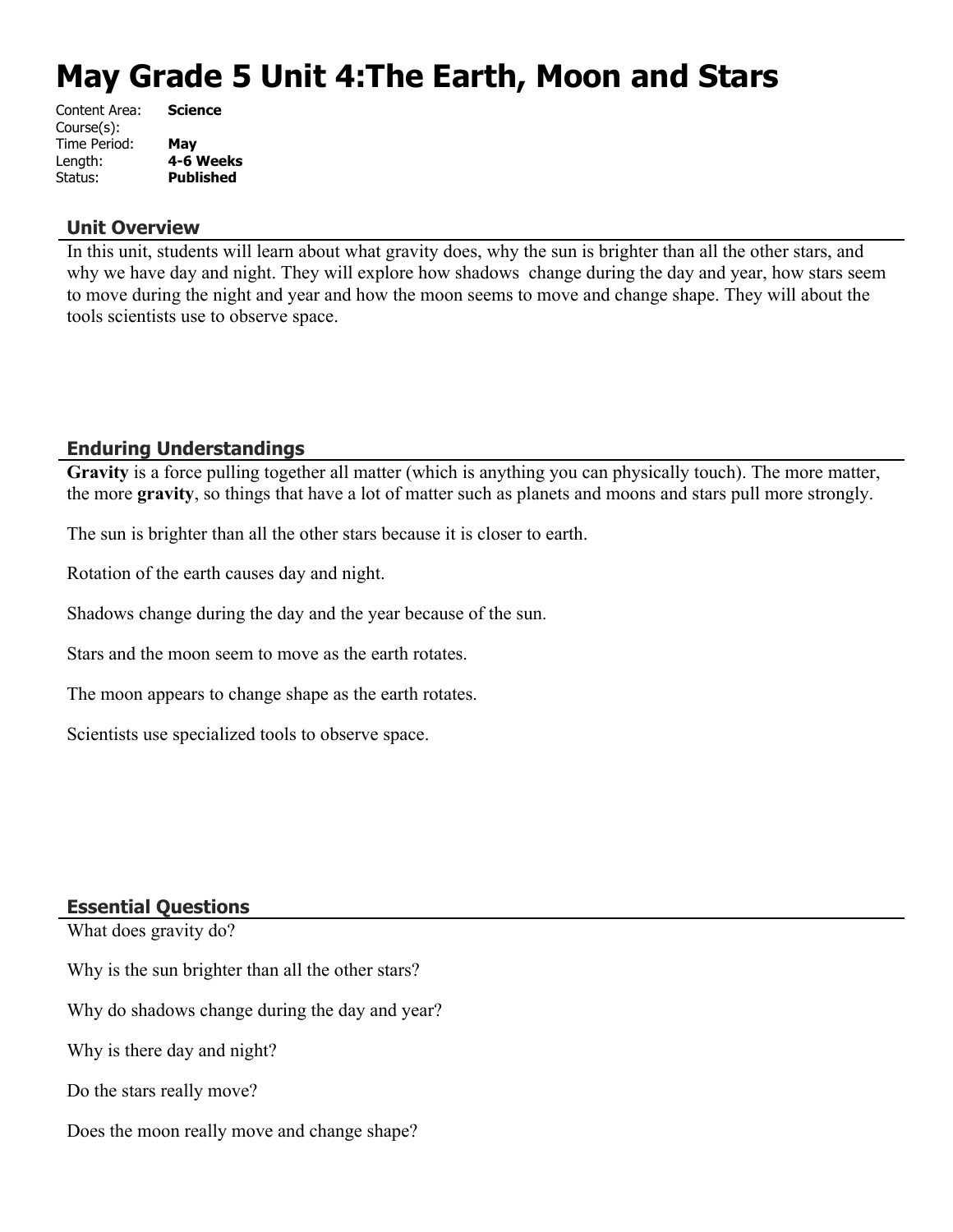# **Instructional Strategies & Learning Activities**

TEACHERS: THIS UNIT IS HOT LINKED BY CHAPTERS/QUESTIONS BELOW TO THE TCI SCIENCE ALIVE PROGRAM

# [What Does Gravity Do?](https://subscriptions.teachtci.com/shared/programs/156/lessons/1599/slide_shows)

Students investigate the effect of gravity. Using evidence from tests and images, they support an argument that the gravitational force of Earth is directed toward Earth's center.

[Reading Further](https://subscriptions.teachtci.com/shared/sections/11925?program_id=156&student_view=true): Your Mission Explore Other Planets

 $\bullet$  [2](https://subscriptions.teachtci.com/shared/programs/156/lessons/1600/slide_shows)

# [Why Is the Sun Brighter Than Other Stars?](https://subscriptions.teachtci.com/shared/programs/156/lessons/1600/slide_shows)

Students explore how distance affects how bright a flashlight appears. Using this model as evidence, they construct an argument about how the brightness of stars varies depending on their distance from Earth. (optional)

[Reading Further](https://subscriptions.teachtci.com/shared/sections/11953?program_id=156&student_view=true): The Life and Death of a Star

 $\bullet$   $\underline{3}$  $\underline{3}$  $\underline{3}$ 

# [Why Is There Day and Night?](https://subscriptions.teachtci.com/shared/programs/156/lessons/1601/slide_shows)

Students use a globe and lamp to model the relationship between Earth and the sun. They analyze the model to understand how Earth's rotation causes day and night.

[Reading Further](https://subscriptions.teachtci.com/shared/sections/11981?program_id=156&student_view=true): Hang onto Your Hat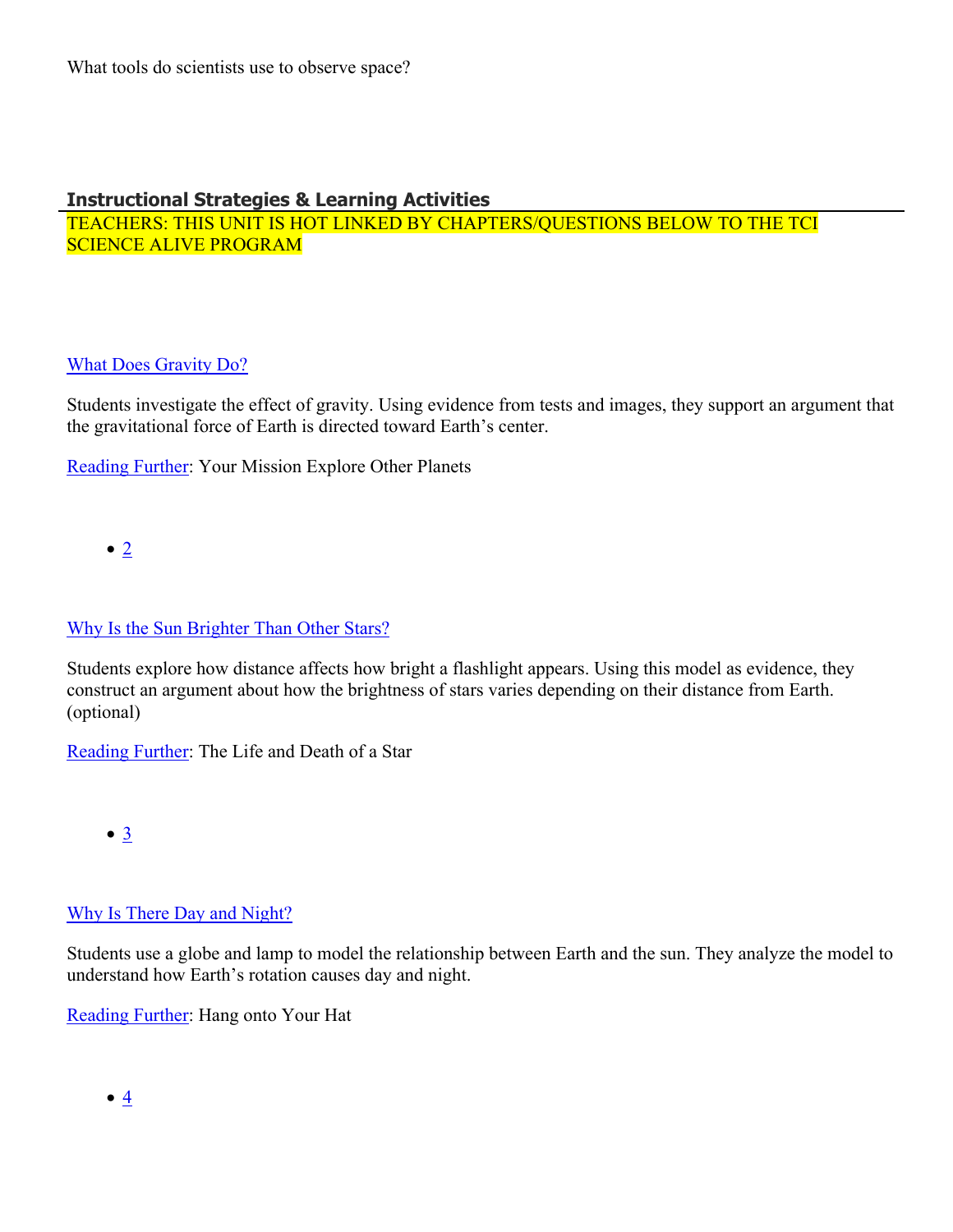## [How Do Shadows Change During the Day and Year?](https://subscriptions.teachtci.com/shared/programs/156/lessons/1602/slide_shows)

Students observe a model to see how Earth's rotation causes shadows to change length and direction. Then they build and use a sundial. (optional)

[Reading Further](https://subscriptions.teachtci.com/shared/sections/12002?program_id=156&student_view=true): Ancient Skywatchers

 $\bullet$  [5](https://subscriptions.teachtci.com/shared/programs/156/lessons/1603/slide_shows)

[How Do Stars Seem to Move During the Night and Year?](https://subscriptions.teachtci.com/shared/programs/156/lessons/1603/slide_shows)

Students learn how the stars appear to change position over the course of a year. Field trip to the planetarium to view night sky.

[Reading Further](https://subscriptions.teachtci.com/shared/sections/11966?program_id=156&student_view=true): Animal Navigators

 $\bullet$  [6](https://subscriptions.teachtci.com/shared/programs/156/lessons/1604/slide_shows)

# [How Does the Moon Seem to Move and Change Shape?](https://subscriptions.teachtci.com/shared/programs/156/lessons/1604/slide_shows)

Students observe a moon rise and predict how the moonrise time and moon's phase will change. Trip to planetarium to view moon cycle.

[Reading Further](https://subscriptions.teachtci.com/shared/sections/12017?program_id=156&student_view=true): Apollo 8's Journey to the Far Side

 $\bullet$  [7](https://subscriptions.teachtci.com/shared/programs/156/lessons/1605/slide_shows)

 $\overline{a}$ 

[What Tools Do Scientists Use to Observe Space?](https://subscriptions.teachtci.com/shared/programs/156/lessons/1605/slide_shows)

Students design and build telescopes to practice the engineering design process.

[Reading Further](https://subscriptions.teachtci.com/shared/sections/12027?program_id=156&student_view=true): The Best Place for a Telescope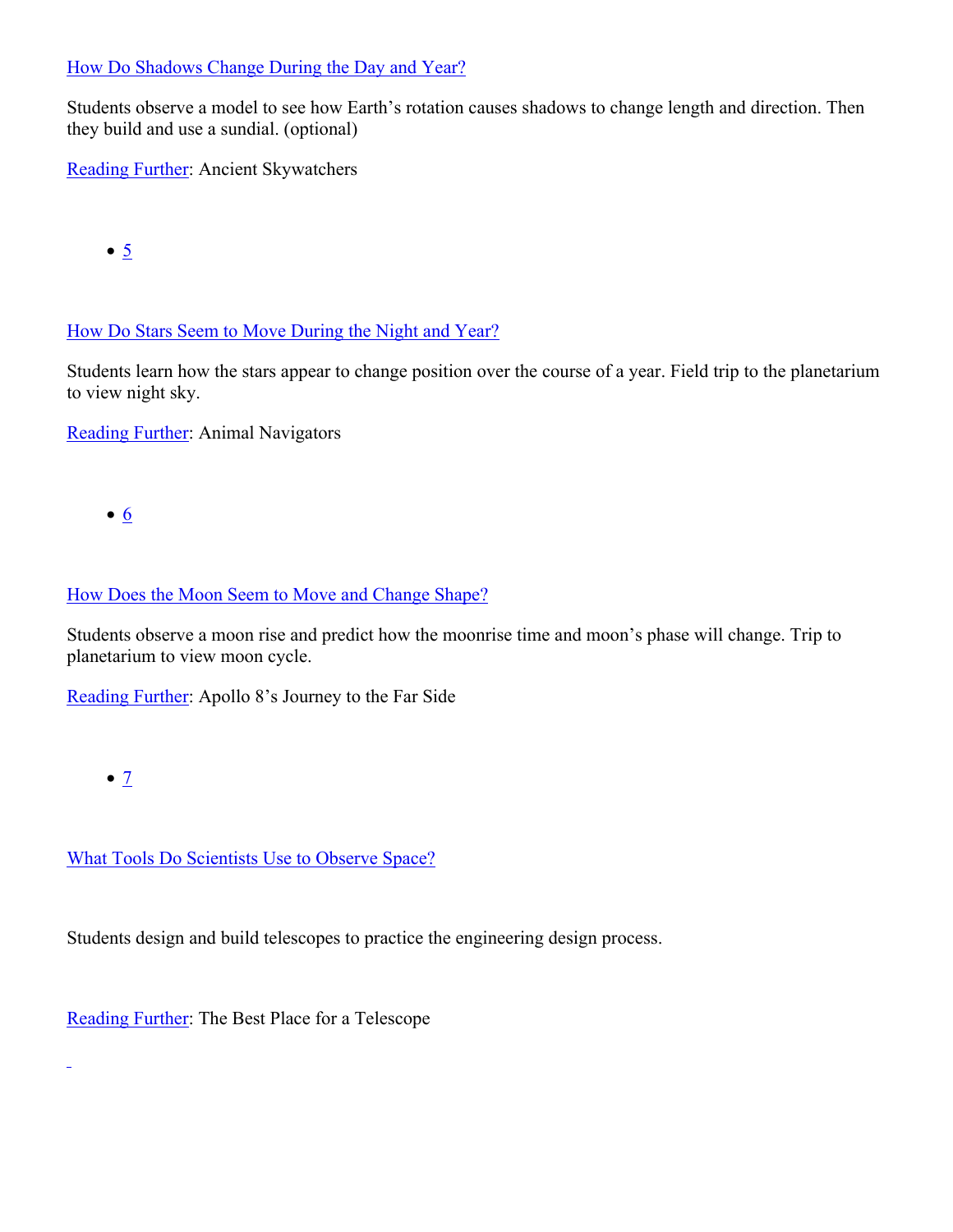Students work in cooperative groups

Students will use research strategies to complete labs.

| TECH.9.4.5.DC.4      | Model safe, legal, and ethical behavior when using online or offline technology (e.g.,<br>$8.1.5.NI.2$ ).                                                                                         |
|----------------------|---------------------------------------------------------------------------------------------------------------------------------------------------------------------------------------------------|
| CRP.K-12.CRP2        | Apply appropriate academic and technical skills.                                                                                                                                                  |
| <b>CRP.K-12.CRP5</b> | Consider the environmental, social and economic impacts of decisions.                                                                                                                             |
| CRP.K-12.CRP4        | Communicate clearly and effectively and with reason.                                                                                                                                              |
| TECH.9.4.5.TL.3      | Format a document using a word processing application to enhance text, change page<br>formatting, and include appropriate images graphics, or symbols.                                            |
|                      | Digital tools and media resources provide access to vast stores of information, but the<br>information can be biased or inaccurate.                                                               |
| <b>WRK.9.2.5.CAP</b> | <b>Career Awareness and Planning</b>                                                                                                                                                              |
| CRP.K-12.CRP11       | Use technology to enhance productivity.                                                                                                                                                           |
| CRP.K-12.CRP9        | Model integrity, ethical leadership and effective management.                                                                                                                                     |
| CRP.K-12.CRP8        | Utilize critical thinking to make sense of problems and persevere in solving them.                                                                                                                |
| WRK.9.2.5.CAP.1      | Evaluate personal likes and dislikes and identify careers that might be suited to personal<br>likes.                                                                                              |
| TECH.9.4.5.IML.2     | Create a visual representation to organize information about a problem or issue (e.g.,<br>4.MD.B.4, 8.1.5.DA.3).                                                                                  |
| CRP.K-12.CRP7        | Employ valid and reliable research strategies.                                                                                                                                                    |
| WRK.9.2.5.CAP.2      | Identify how you might like to earn an income.                                                                                                                                                    |
|                      | An individual's passions, aptitude and skills can affect his/her employment and earning<br>potential.                                                                                             |
| WRK.9.2.5.CAP.3      | Identify qualifications needed to pursue traditional and non-traditional careers and<br>occupations.                                                                                              |
|                      | Digital tools can be used to modify and display data in various ways that can be organized<br>to communicate ideas.                                                                               |
| TECH.9.4.5.IML.1     | Evaluate digital sources for accuracy, perspective, credibility and relevance (e.g., Social<br>Studies Practice - Gathering and Evaluating Sources).                                              |
| WRK.9.2.5.CAP.4      | Explain the reasons why some jobs and careers require specific training, skills, and<br>certification (e.g., life guards, child care, medicine, education) and examples of these<br>requirements. |
| CRP.K-12.CRP1        | Act as a responsible and contributing citizen and employee.                                                                                                                                       |
| CRP.K-12.CRP6        | Demonstrate creativity and innovation.                                                                                                                                                            |
| CRP.K-12.CRP10       | Plan education and career paths aligned to personal goals.                                                                                                                                        |
| CRP.K-12.CRP12       | Work productively in teams while using cultural global competence.                                                                                                                                |

# **Technology and Design Integration**

online textbook and applications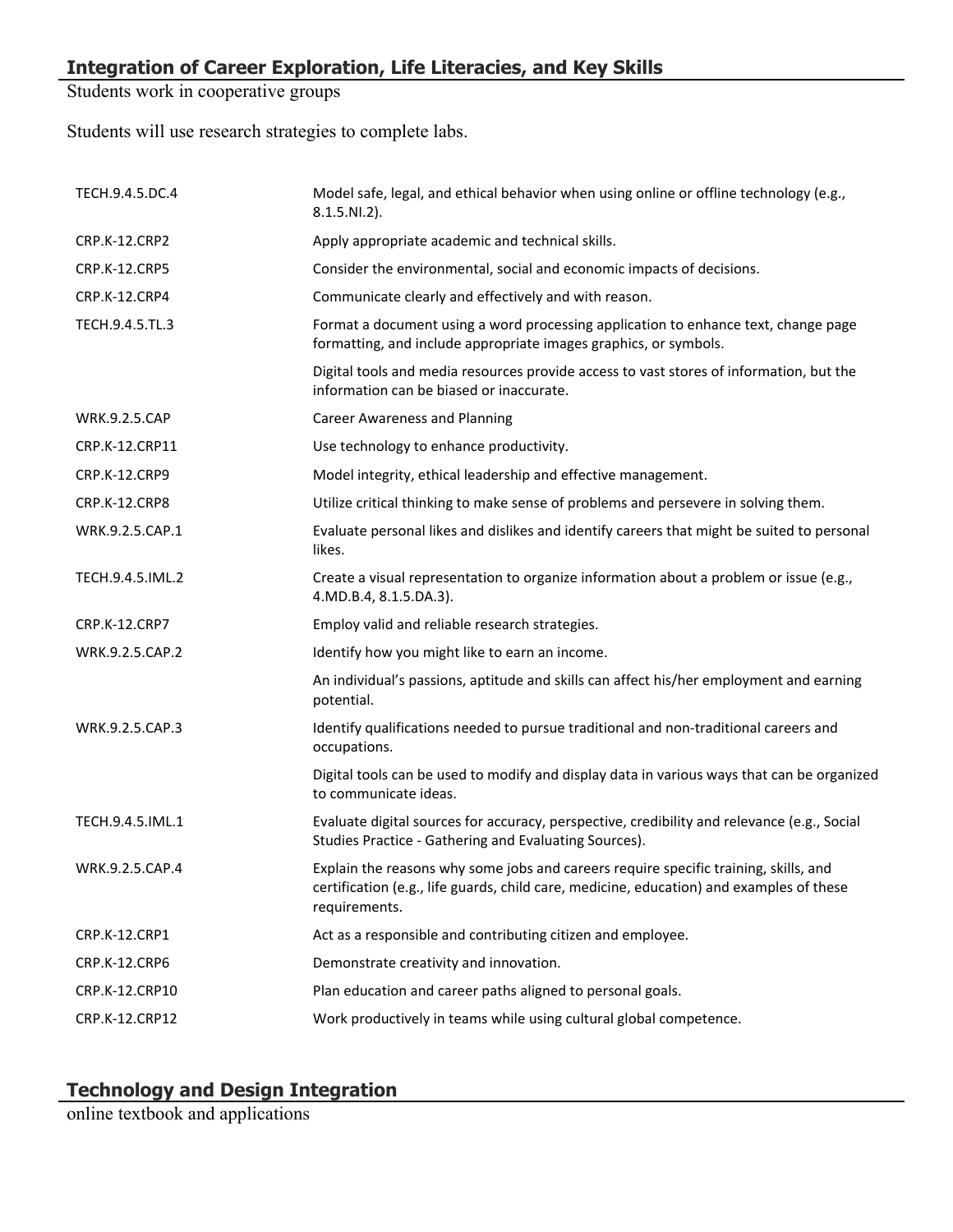# Generation Genius

# Kahoot

## Crash Course Kids

# Bill Nye

| CS.3-5.8.2.5. ITH.1 | Explain how societal needs and wants influence the development and function of a<br>product and a system.                                                                            |
|---------------------|--------------------------------------------------------------------------------------------------------------------------------------------------------------------------------------|
| CS.3-5.8.2.5.ED.3   | Follow step by step directions to assemble a product or solve a problem, using appropriate<br>tools to accomplish the task.                                                          |
| CS.3-5.8.2.5.ED.4   | Explain factors that influence the development and function of products and systems (e.g.,<br>resources, criteria, desired features, constraints).                                   |
| CS.3-5.8.2.5.ED.1   | Explain the functions of a system and its subsystems.                                                                                                                                |
| CS.3-5.8.2.5.ED.2   | Collaborate with peers to collect information, brainstorm to solve a problem, and evaluate<br>all possible solutions to provide the best results with supporting sketches or models. |
| CS.3-5.8.2.5.ED.5   | Describe how specifications and limitations impact the engineering design process.                                                                                                   |
| CS.3-5.8.2.5.ED.6   | Evaluate and test alternative solutions to a problem using the constraints and trade-offs<br>identified in the design process.                                                       |

## **Interdisciplinary Connections**

Students will use art to show moon phases.

| LA.W.5.8  | Recall relevant information from experiences or gather relevant information from print<br>and digital sources; summarize or paraphrase information in notes and finished work, and<br>provide a list of sources.         |
|-----------|--------------------------------------------------------------------------------------------------------------------------------------------------------------------------------------------------------------------------|
| LA.RI.5.5 | Compare and contrast the overall structure (e.g., chronology, comparison, cause/effect,<br>problem/solution) of events, ideas, concepts, or information in two or more texts.                                            |
| LA.RI.5.6 | Analyze multiple accounts of the same event or topic, noting important similarities and<br>differences in the point of view they represent.                                                                              |
| LA.W.5.9  | Draw evidence from literary or informational texts to support analysis, reflection, and<br>research.                                                                                                                     |
| LA.L.5.3  | Use knowledge of language and its conventions when writing, speaking, reading, or<br>listening.                                                                                                                          |
| LA.W.5.2  | Write informative/explanatory texts to examine a topic and convey ideas and information<br>clearly.                                                                                                                      |
| LA.L.5.4  | Determine or clarify the meaning of unknown and multiple-meaning words and phrases<br>based on grade 5 reading and content, choosing flexibly from a range of strategies.                                                |
| LA.RI.5.7 | Draw on information from multiple print or digital sources, demonstrating the ability to<br>locate an answer to a question quickly or to solve a problem efficiently.                                                    |
| LA.SL.5.1 | Engage effectively in a range of collaborative discussions (one-on-one, in groups, and<br>teacher-led) with diverse partners on grade 5 topics and texts, building on others' ideas<br>and expressing their own clearly. |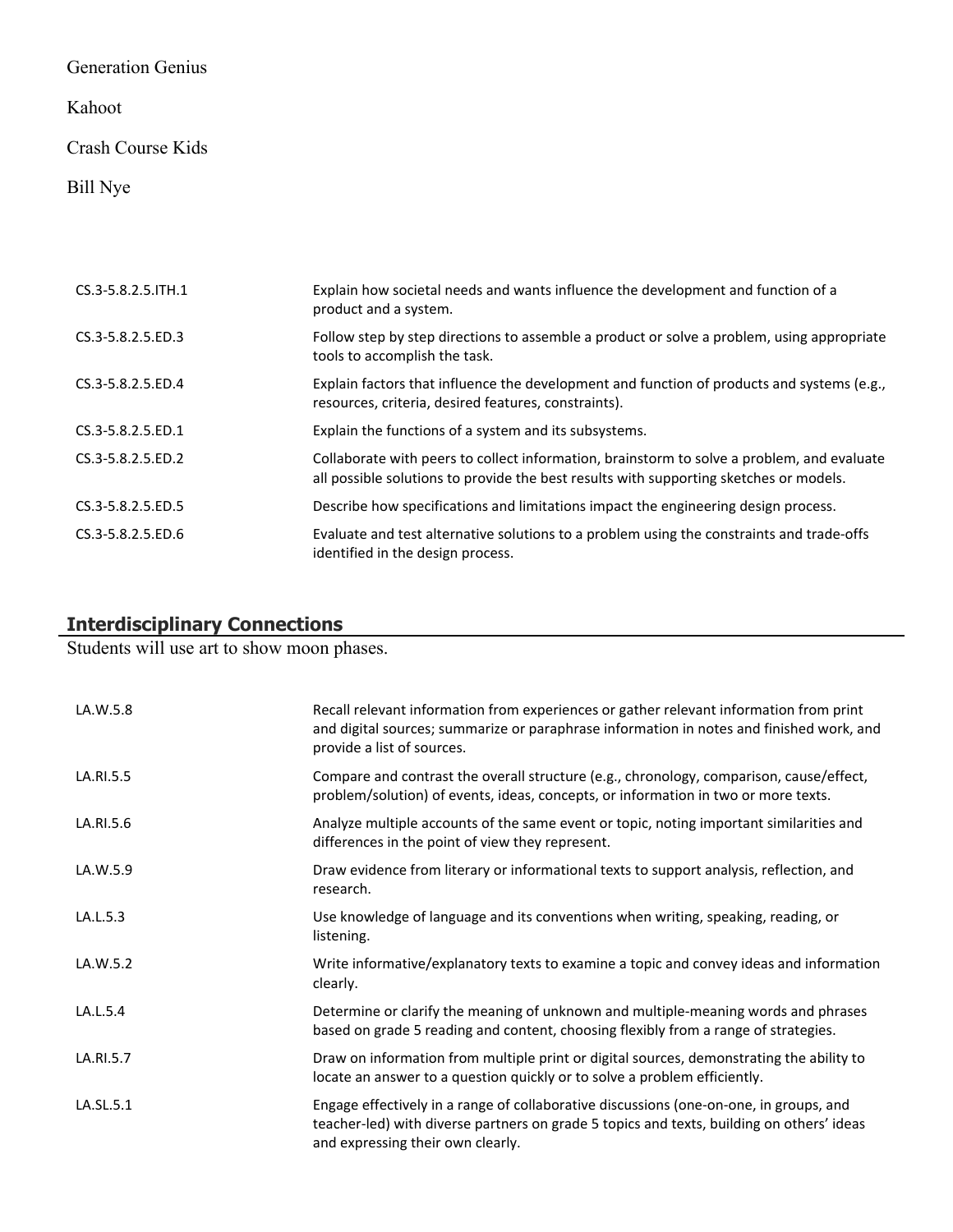| LA.RI.5.9  | Integrate and reflect on (e.g., practical knowledge, historical/cultural context, and<br>background knowledge) information from several texts on the same topic in order to write<br>or speak about the subject knowledgeably.                                                                     |
|------------|----------------------------------------------------------------------------------------------------------------------------------------------------------------------------------------------------------------------------------------------------------------------------------------------------|
| LA.RI.5.10 | By the end of year, read and comprehend literary nonfiction at grade level text-complexity<br>or above, with scaffolding as needed.                                                                                                                                                                |
| LA.L.5.6   | Acquire and use accurately grade-appropriate general academic and domain-specific<br>words and phrases, including those that signal contrast, addition, and other logical<br>relationships (e.g., however, although, nevertheless, similarly, moreover, in addition).                              |
| LA.SL.5.2  | Summarize a written text read aloud or information presented in diverse media and<br>formats (e.g., visually, quantitatively, and orally).                                                                                                                                                         |
| LA.SL.5.3  | Summarize the points a speaker makes and explain how each claim is supported by<br>reasons and evidence.                                                                                                                                                                                           |
| LA.RF.5.3  | Know and apply grade-level phonics and word analysis skills in decoding and encoding<br>words.                                                                                                                                                                                                     |
| LA.SL.5.4  | Report on a topic or text or present an opinion, sequencing ideas logically and using<br>appropriate facts and relevant, descriptive details to support main ideas or themes; speak<br>clearly at an understandable pace.                                                                          |
| LA.RI.5.1  | Quote accurately from a text and make relevant connections when explaining what the<br>text says explicitly and when drawing inferences from the text.                                                                                                                                             |
| LA.RF.5.4  | Read with sufficient accuracy and fluency to support comprehension.                                                                                                                                                                                                                                |
| LA.SL.5.5  | Include multimedia components (e.g., graphics, sound) and visual displays in presentations<br>when appropriate to enhance the development of main ideas or themes.                                                                                                                                 |
| LA.RI.5.2  | Determine two or more main ideas of a text and explain how they are supported by key<br>details; summarize the text.                                                                                                                                                                               |
| LA.SL.5.6  | Adapt speech to a variety of contexts and tasks, using formal English when appropriate to<br>task and situation.                                                                                                                                                                                   |
| LA.RI.5.3  | Explain the relationships or interactions between two or more individuals, events, ideas,<br>or concepts in a historical, scientific, or technical text based on specific information in the<br>text.                                                                                              |
| LA.L.5.1   | Demonstrate command of the conventions of standard English grammar and usage when<br>writing or speaking.                                                                                                                                                                                          |
| LA.W.5.4   | Produce clear and coherent writing in which the development and organization are<br>appropriate to task, purpose, and audience. (Grade-specific expectations for writing types<br>are defined in standards 1-3 above.)                                                                             |
| LA.W.5.6   | With some guidance and support from adults and peers, use technology, including the<br>Internet, to produce and publish writing as well as to interact and collaborate with others;<br>demonstrate sufficient command of keyboarding skills to type a minimum of two pages in<br>a single sitting. |
| LA.L.5.2   | Demonstrate command of the conventions of standard English capitalization, punctuation,<br>and spelling when writing.                                                                                                                                                                              |
| LA.W.5.7   | Conduct short research projects that use several sources to build knowledge through<br>investigation of different perspectives of a topic.                                                                                                                                                         |
| LA.RI.5.4  | Determine the meaning of general academic and domain-specific words and phrases in a<br>text relevant to a grade 5 topic or subject area.                                                                                                                                                          |
| LA.W.5.5   | With guidance and support from peers and adults, develop and strengthen writing as<br>needed by planning, revising, editing, rewriting, or trying a new approach.                                                                                                                                  |
| LA.RI.5.8  | Explain how an author uses reasons and evidence to support particular points in a text,<br>identifying which reasons and evidence support which point(s).                                                                                                                                          |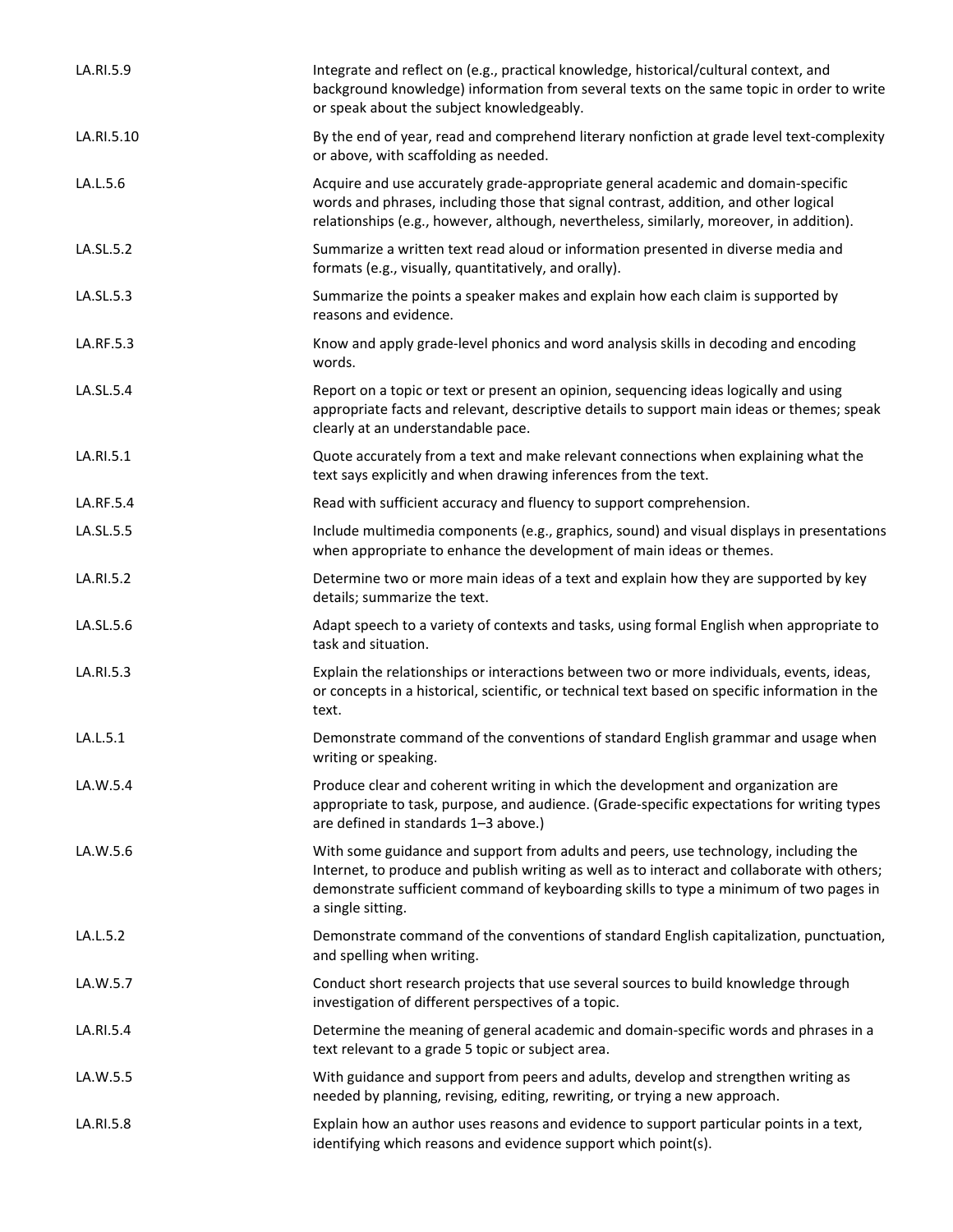## **Differentiation**

- Understand that gifted students, just like all students, come to school to learn and be challenged.
- Pre-assess your students. Find out their areas of strength as well as those areas you may need to address before students move on.
- Consider grouping gifted students together for at least part of the school day.
- Plan for differentiation. Consider pre-assessments, extension activities, and compacting the curriculum.
- Use phrases like "You've shown you don't need more practice" or "You need more practice" instead of words like "qualify" or "eligible" when referring to extension work.
- Encourage high-ability students to take on challenges. Because they're often used to getting good grades, gifted students may be risk averse.
- **Definitions of Differentiation Components**:
	- o Content the specific information that is to be taught in the lesson/unit/course of instruction.
	- o Process how the student will acquire the content information.
	- o Product how the student will demonstrate understanding of the content.
	- o Learning Environment the environment where learning is taking place including physical location and/or student grouping

## **Differentiation occurring in this unit:**

Utilize differentiation suggestions in the TCI Science Alive! program for enrichment and support.

# **Modifications & Accommodations**

Refer to QSAC EXCEL SMALL SPED ACCOMMOCATIONS spreadsheet in this discipline.

## **Modifications and Accommodations used in this unit:**

utilize 504 and IEP accommodations where required

## **Benchmark Assessments**

**Benchmark Assessments** are given periodically (e.g., at the end of every quarter or as frequently as once per month) throughout a school year to establish baseline achievement data and measure progress toward a standard or set of academic standards and goals.

## **Schoolwide Benchmark assessments:**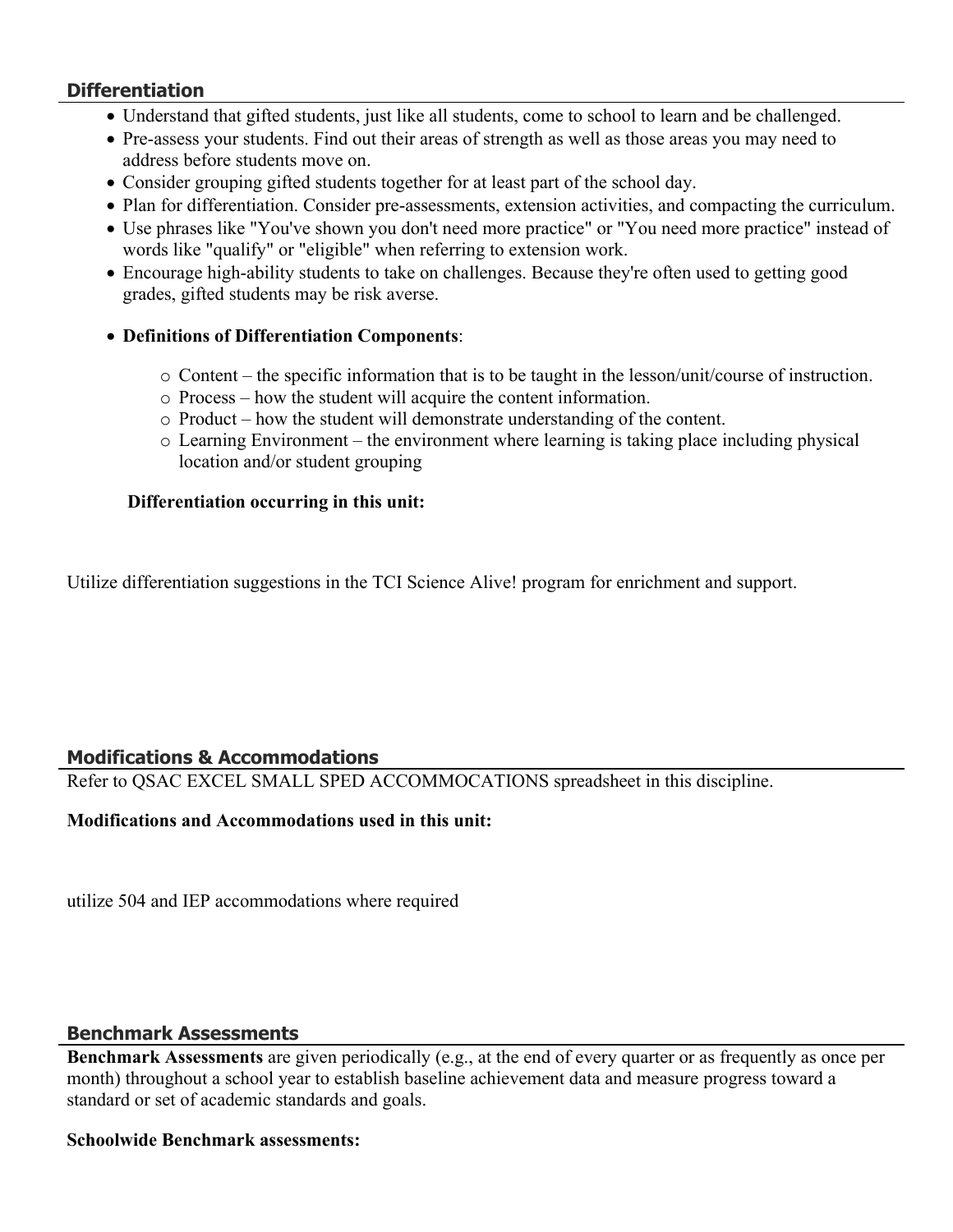Aimsweb benchmarks 3X a year

Linkit Benchmarks 3X a year

#### DRA

## **Additional Benchmarks used in this unit:**

end of sections games

unit tests

standardized state test

lab reports

# **Formative Assessments**

Assessment allows both instructor and student to monitor progress towards achieving learning objectives, and can be approached in a variety of ways. **Formative assessment** refers to tools that identify misconceptions, struggles, and learning gaps along the way and assess how to close those gaps. It includes effective tools for helping to shape learning, and can even bolster students' abilities to take ownership of their learning when they understand that the goal is to improve learning, not apply final marks (Trumbull and Lash, 2013). It can include students assessing themselves, peers, or even the instructor, through writing, quizzes, conversation, and more. In short, formative assessment occurs throughout a class or course, and seeks to improve student achievement of learning objectives through approaches that can support specific student needs (Theal and Franklin, 2010, p. 151).

## **Formative Assessments used in this unit:**

TCI worksheets, quizzes

**Discussion** 

Teacher observation

Labs and Hands on activities

## **Summative Assessments**

**Summative assessments** evaluate student learning, knowledge, proficiency, or success at the conclusion of an instructional period, like a unit, course, or program. Summative assessments are almost always formally graded and often heavily weighted (though they do not need to be). Summative assessment can be used to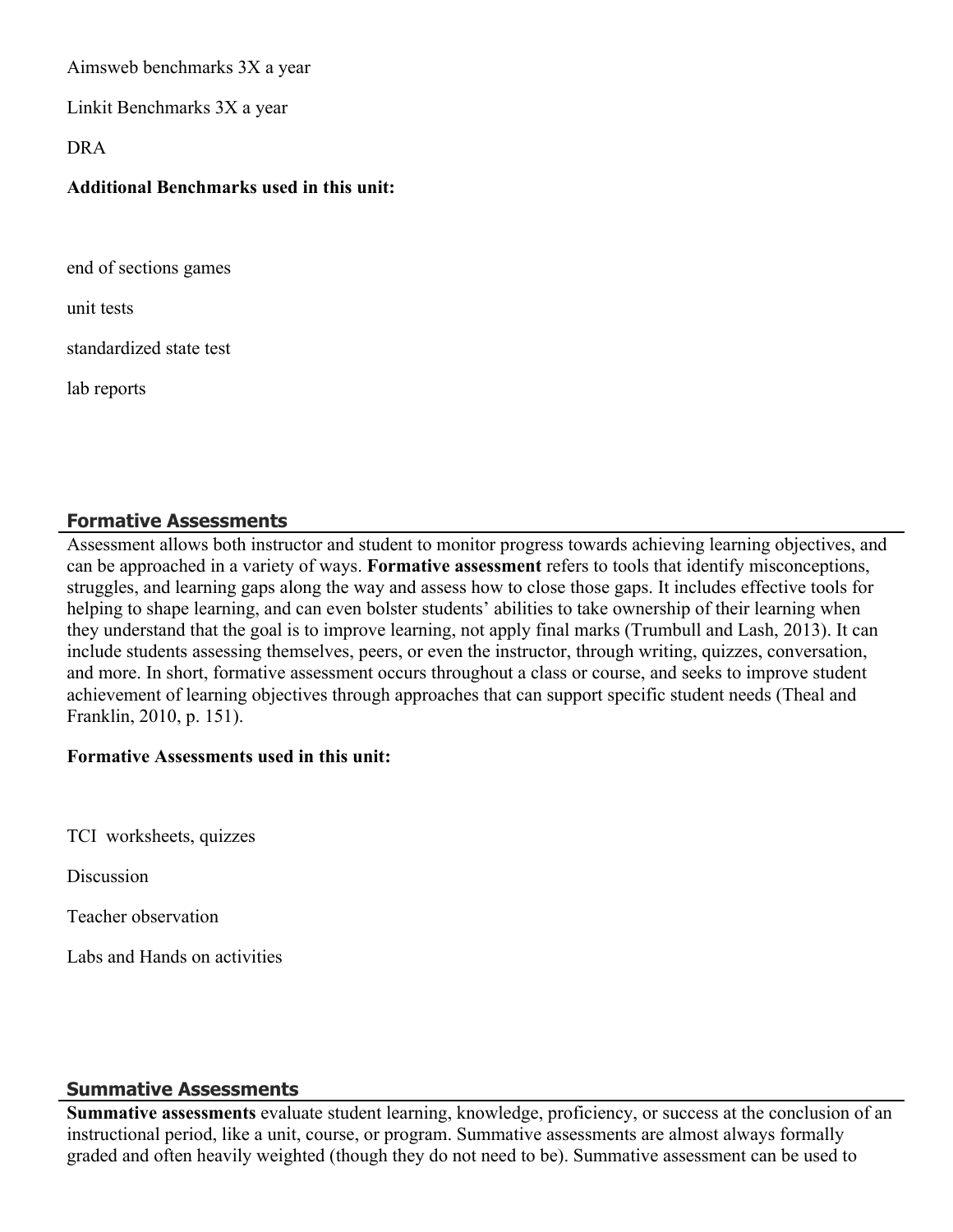great effect in conjunction and alignment with formative assessment, and instructors can consider a variety of ways to combine these approaches.

## **Summative assessments for this unit:**

Unit assessments in the TCI program

## **Instructional Materials**

Materials for labs indicated in TCI program

# **Standards**

|                     | Similarities and differences in patterns can be used to sort, classify, communicate and<br>analyze simple rates of change for natural phenomena.                                                                                                     |
|---------------------|------------------------------------------------------------------------------------------------------------------------------------------------------------------------------------------------------------------------------------------------------|
|                     | Examples of patterns could include the position and motion of Earth with respect to the<br>sun and selected stars that are visible only in particular months.                                                                                        |
|                     | Analyzing data in 3-5 builds on K-2 experiences and progresses to introducing<br>quantitative approaches to collecting data and conducting multiple trials of qualitative<br>observations. When possible and feasible, digital tools should be used. |
| SCI.5.ESS1.A        | The Universe and its Stars                                                                                                                                                                                                                           |
| <b>SCI.5-ESS1-2</b> | Represent data in graphical displays to reveal patterns of daily changes in length and<br>direction of shadows, day and night, and the seasonal appearance of some stars in the<br>night sky.                                                        |
|                     | Patterns                                                                                                                                                                                                                                             |
|                     | The sun is a star that appears larger and brighter than other stars because it is closer. Stars<br>range greatly in their distance from Earth.                                                                                                       |
| SCI.5-ESS1-1        | Support an argument that differences in the apparent brightness of the sun compared to<br>other stars is due to their relative distances from Earth.                                                                                                 |
|                     | Engaging in argument from evidence in 3-5 builds on K-2 experiences and progresses to<br>critiquing the scientific explanations or solutions proposed by peers by citing relevant<br>evidence about the natural and designed world(s).               |
| SCI.5-ESS1          | Earth's Place in the Universe                                                                                                                                                                                                                        |
|                     | Engaging in Argument from Evidence                                                                                                                                                                                                                   |
|                     | Represent data in graphical displays (bar graphs, pictographs and/or pie charts) to reveal<br>patterns that indicate relationships.                                                                                                                  |
|                     | Natural objects exist from the very small to the immensely large.                                                                                                                                                                                    |
|                     | Assessment does not include causes of seasons.                                                                                                                                                                                                       |
|                     | Assessment is limited to relative distances, not sizes, of stars. Assessment does not include                                                                                                                                                        |